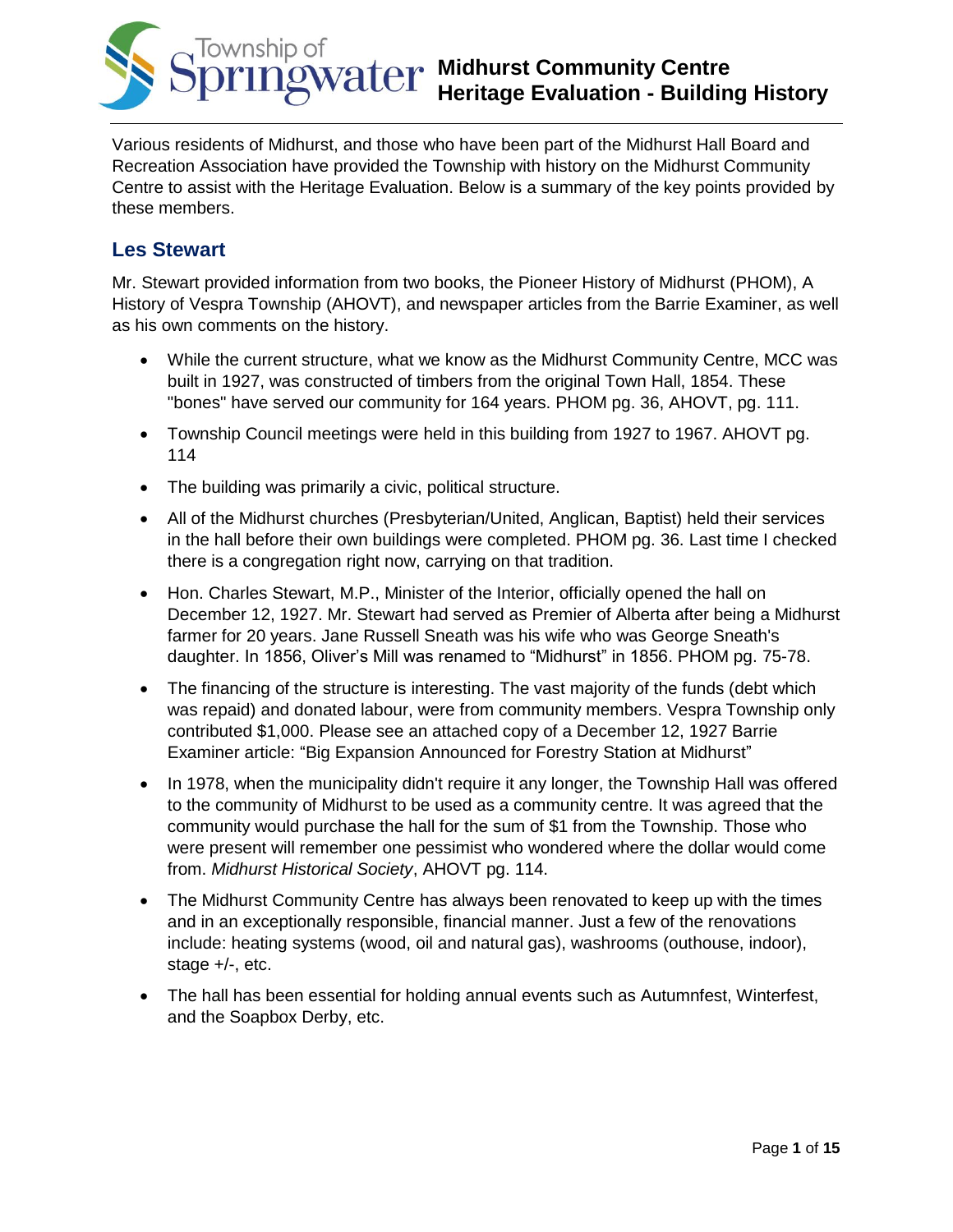

# **Paul & Carol Fleming**

Mr. & Mrs. Fleming provided copies of brochures and maps for Midhurst, as well as a copy of the poster for the opening of the Township Hall in 1927. These have been attached for reference. As well, they provided their knowledge of the Hall which has been summarized below.

- The Midhurst Hall has been the recreational, and cultural hub of the community. It has held the United Church's suppers, been the location to prepare the Midhurst Newsletter, drama plays, cards, shuffle board, etc.
- The Hall has been the focal point for the South Springwater Soccer Association, baseball teams in the area and the Hall Board has funded many different community projects including new baseball diamonds.
- The Hall was the location for Vespra Township Council meetings up until 1967. The original safe is still located downstairs.
- In 1968, the Midhurst Hall Board was established.
- Hall Board has been instrumental in maintaining and updating the building including:
	- o Renovations in the late 60s, early 70s.
	- $\circ$  Structural work was also done on the Hall in 1992-1993, to reinforce the building buttresses were used
	- o New washrooms were added as an addition to the building
	- $\circ$  In 1994, the stage where the drama plays were held was removed to allow for more space in the facility. The stage had been there since the opening in 1927.
- The Hall is the hub of Autumnfest
- Many different community organizations have and still use the Community Centre including the Springwater Vespra Lions Club and various churches within the area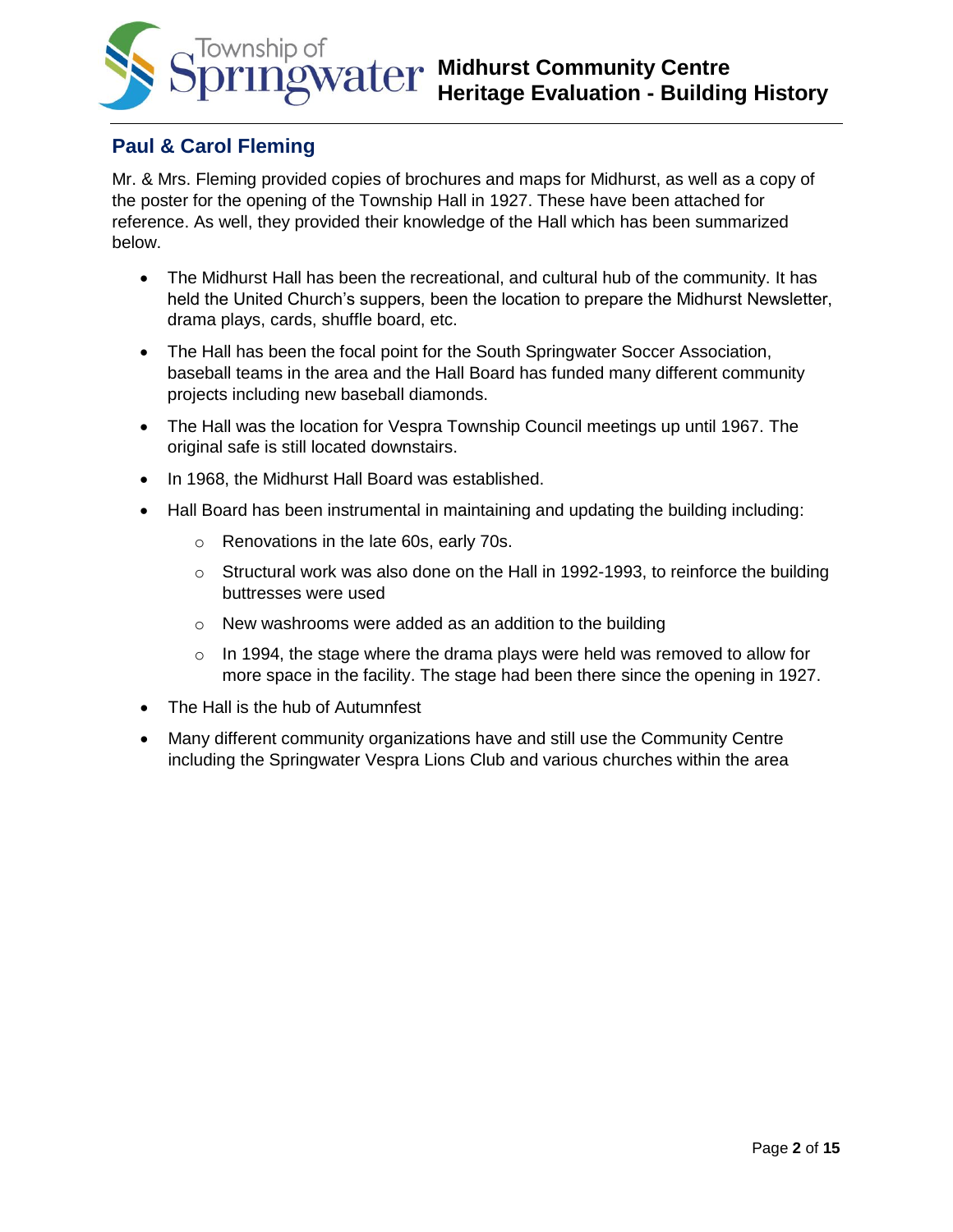



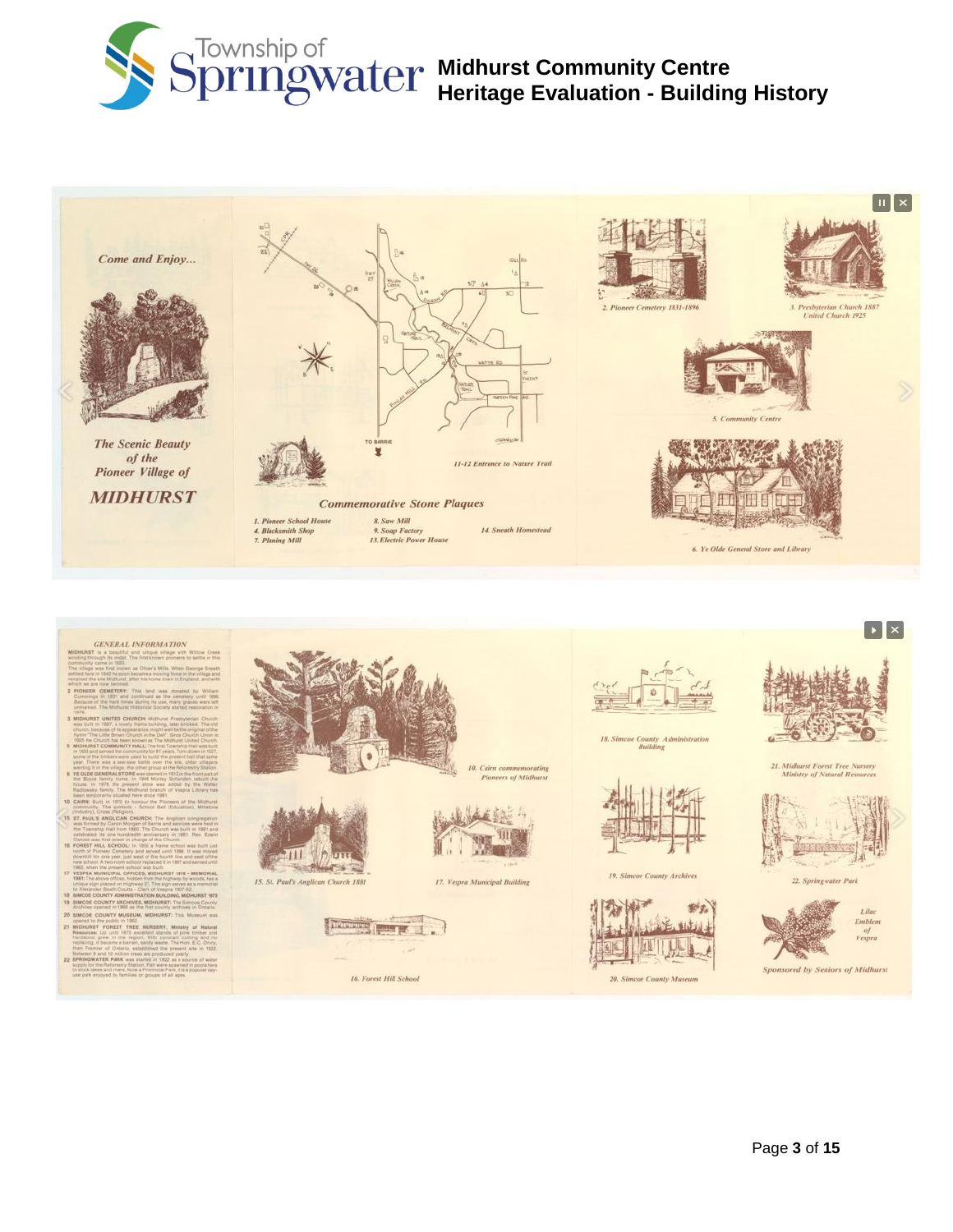

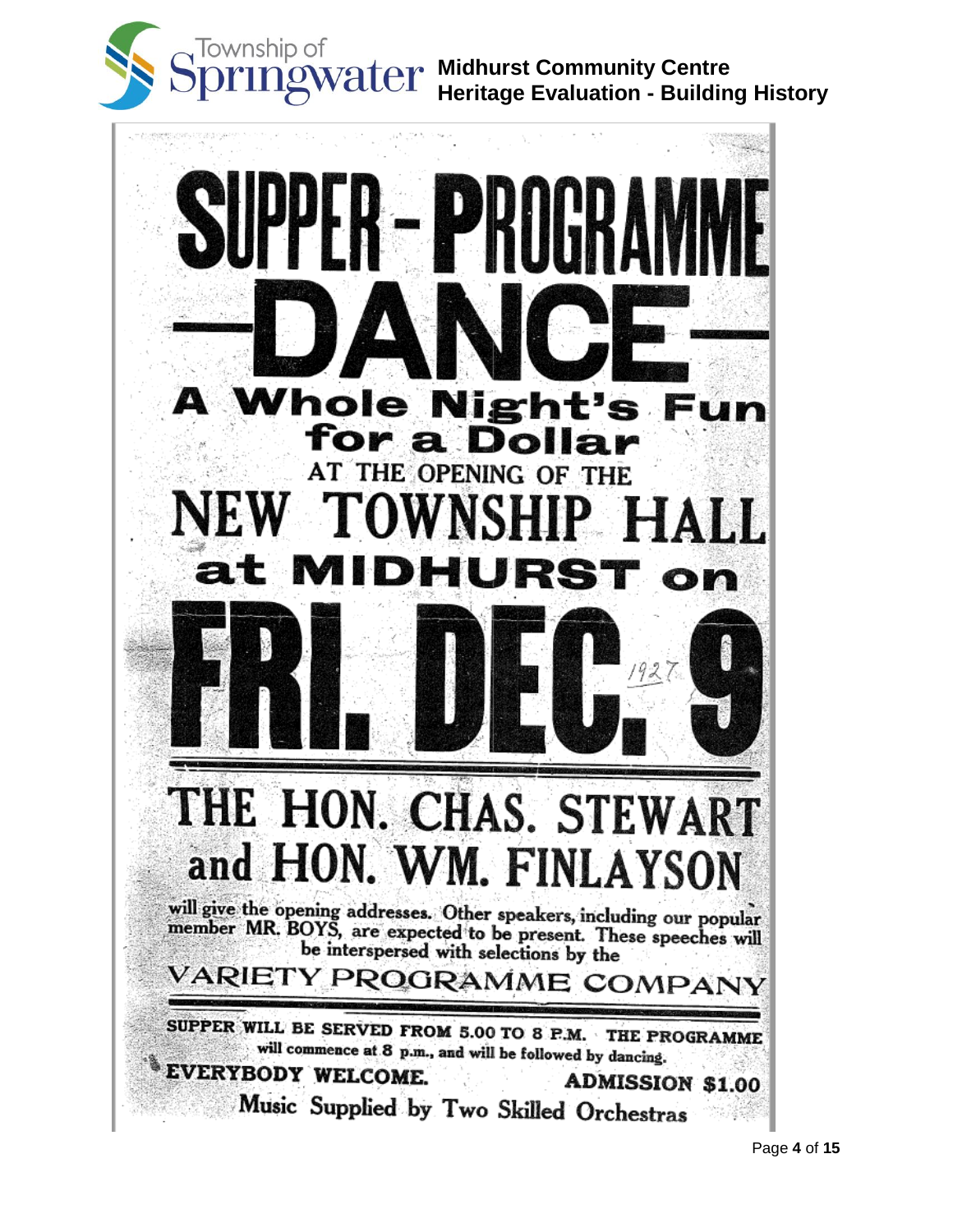

### **The Barrie Examiner**

December 12, 1927

### **Big Expansion Announced for Forestry Station at Midhurst**

Output is Expected to Reach 10,000,000 Trees a Year in Seven Years

Hydro Service Mooted Good Times for Midhurst Predicted at Opening of New Hall

Big development for the Midhurst Forestry Station was predicted by Supt. Lane when speaking at the opening of the new community hall at Midhurst last Friday night. Mr. Lane said hat increasing numbers of men would be employed as the years pass and the work steadily expanded. At the end of seven years, it is expected the annual output will reach ten million trees. Announcement was also made that an effort will be made to secure an extension of the Hydro service from Barrie to supply light and power for this neighbourhood.

To mark the opening of the fine new community hall, the committee in charge arranged a supper, entertainment and dance and a capacity crowd was attracted to the affair. People were present from nearly every part of the township, quite a number from Barrie and some from outside points.

### **Mr. Stewart Warmly Welcomed**

Chief among the speakers was the Hon. Charles Stewart, M.P. of Ottawa, Minister of the Interior, who has had a distinguished career in provincial and federal politics since leaving Midhurst twenty-one years ago. The Minister of the interior was given a most cordial reception from his old friends. He was genuinely glad to be among them again and they were unfeignedly delighted to have him for, as one of them expressed it in his speech, "he is just the same genial, unaffected, kindly, friendly Charlie Stewart that we knew as a Midhurst farmer over twenty years ago." Mrs. Stewart, whose father was clerk of Vespra for over half a century, accompanied her husband and found much enjoyment in meeting again friends of earlier days. Among other "Old Boys" present were John W. Garvin and George Garvin of Toronto. One of the features of the evening was the reading of a paper by Miss Isabel Sneath, sister of Mrs. Stewart, on "The Old Town Hall." This appears elsewhere in this issue.

Supper, served from 5:30 to 8:30, formed a very important part of the evening's function. Tables in the commodious basement were covered with a variety of appetizing viands such as the ladies of Midhurst know well how to prepare. A biting wind gave an edge to the appetites but the generous program made was more than ample for everyone.

### **A Lengthy Programme**

It was somewhat of a marathon programme that was run off under the chairmanship of Reeve Wilson. There were about two dozen items and a day was out but fifteen minutes from swinging on the hinges of midnight when the National Anthem brought it to a close.

Enthusiastic applause and cheers greeted the Hon. Charles Stewart, the first speaker called upon. In thanking the audience for such a hearty welcome, he said he could not help feel a tinge of sadness at missing the faces of many old friends who had passed on. He was, however,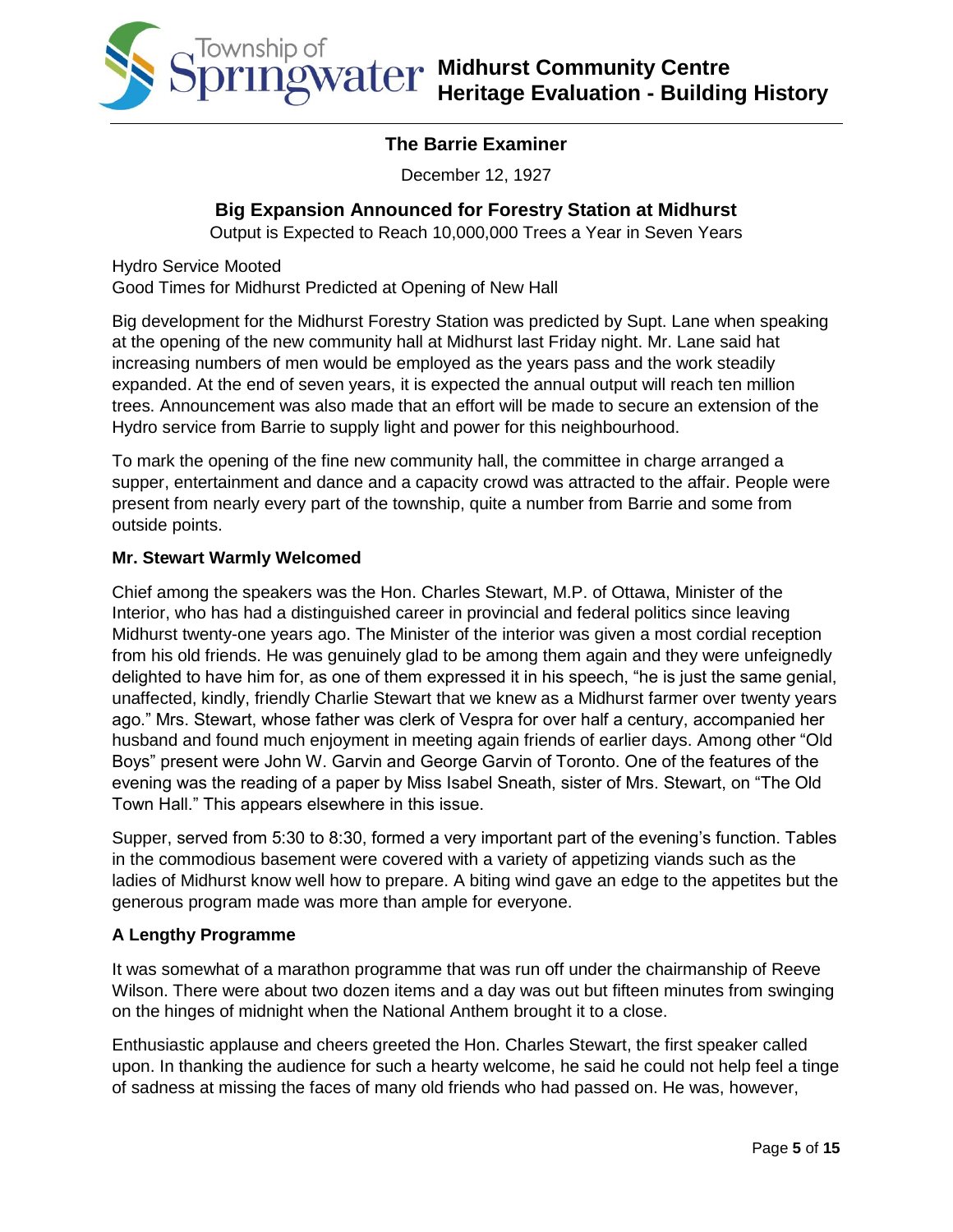

pleased to see their sons and daughters taking the places of their parents and filling them, he felt, with credit to themselves and to their family names.

Mr. Stewart congratulated the committee upon the fine hall, which was quite in keeping with Midhurst's reputation for progress. Such halls mean a great deal in the building up of a strong and cordial community spirit.

### **A Land of Opportunities**

He recalled that he came to Midhurst as a boy in 1884 and left for the West in 1906. For over twenty years he has been in public life in which he has learned to take not a few hard knocks but had also found many compensations. Speaking to his young hearers particularly, he impressed the fact that Canada is a land of wonderful opportunity to those who will diligently and intelligently apply themselves and that there are great opportunities in agriculture as another profession. And while striving for success in material things, they should not forget the cultivation of integrity, sobriety and other cardinal virtues t hat have made British citizenship famous throughout the world. With a citizenry actuated to the high ideals of British justice there would be no question of Canada placing her full part as a worthy daughter of the Motherland.

The Hon. Wm. Finlayson, M.P., Minister of Lands and Forests, expressed his pleasure at being present at the opening of the hall and the welcome to Mr. Stewart who was a fine illustration of the fact that Simcoe sons could hold their own anywhere. Halls such as this one were doing a great deal for community life throughout the province. He urged his hearers to take full advantage of it.

### **Timber a Crop**

Mr. Finlayson assured the audience that the Midhurst Forestry Station would be steadily developed. He urged the farmers to take full benefit of Mr. Lane's advice. There is not a farm in the county but has five acres that could be planted with trees to advantage.

"We have acted like fools with our forests," declared the Minister. "Timber is as much a crop as is wheat but we have treated it as a mineral." The planting will bring big returns in the future years. One German town has had freedom from taxes for three years through returns from its municipal forests.

Mr. Finlayson stated that the extension of the Hydro system from Barrie to serve the C.P.R., the Forestry Station and farmers along the route was being considered. He did not see why they should not have as cheap rates as anywhere in Ontario and hoped that they would be able to get the plan through.

### **Pioneer Adventures**

John W. Garvin entertained the audience with some amusing experiences of his boyhood days at Midhurst there his father came from Linden, Ohio 63 years ago, to farm and run a mill. Those were the days when 2-foot logs were the usual mill run and when clear pine sold for \$20 per 1000. Mr. Garvin's adventures included being treed by an infuriated she-bear from Midhurst to Barrie and several other incidents.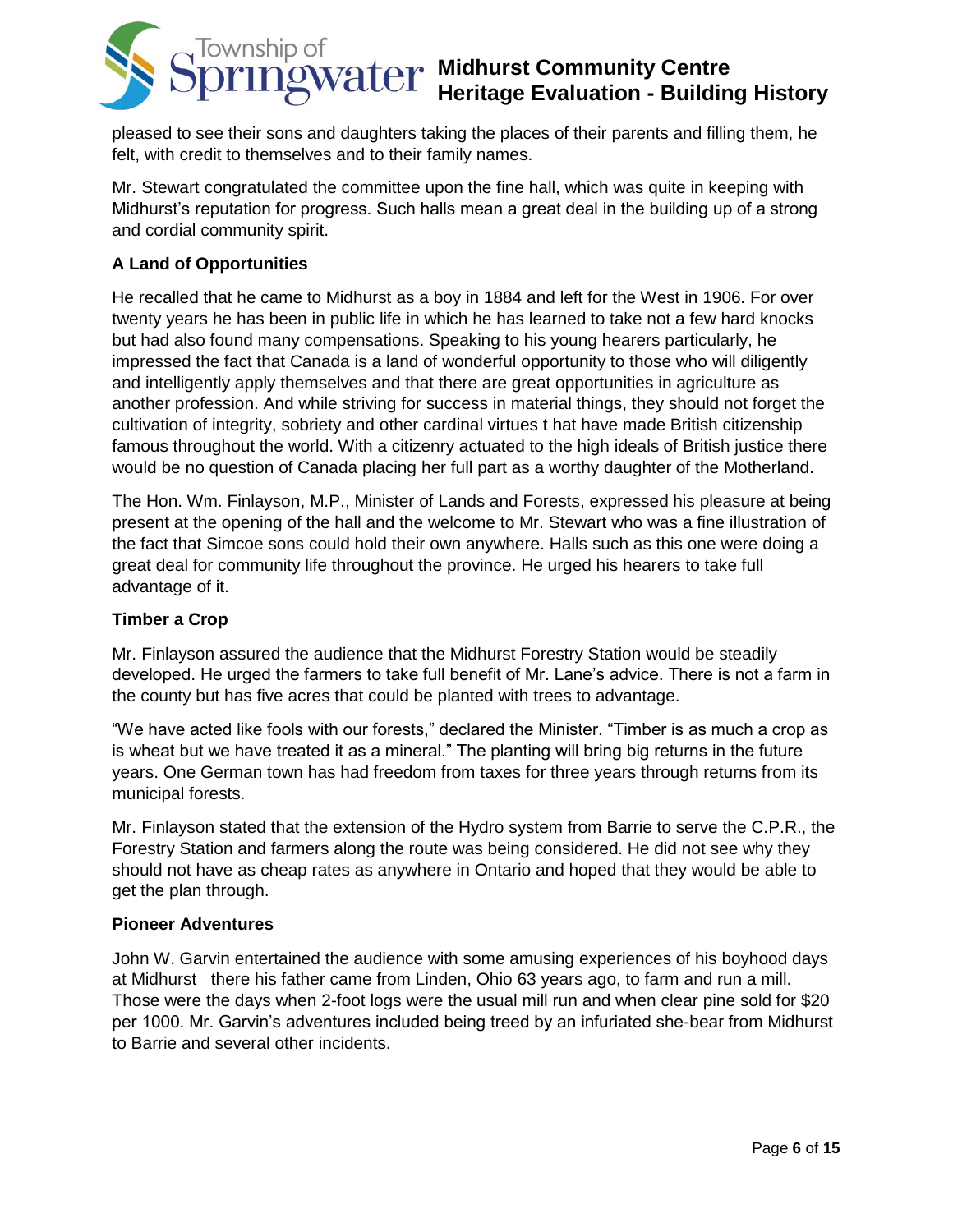

### **Pictures Presented**

Miss Sneath, before reading her paper, presented to the committee for hanging in the hall a large framed photo of her father, George Sneath, clerk of Vespra from 1854 to 1907. A group photo of the 1927 township council also was presented. In accepting these, Morgan Orrock, secretary of the committee, said they had also been promised framed photos of Mr. Stewart and Mr. Finlayson.

W. L. Russell, chairman of the building committee, said the erection of a hall had first been discussed a year ago but he building did not start till September. The committee had given a lot of time to the work for the benefit of the community, to make Midhurst a better place to live in. He hoped that the hall would be so conducted that even those who opposed the project will be pleased.

#### **Midhurst to Boom**

G. B. Lane, Supt. of the Forestry Station, predicted decided development for Midhurst. "Mr. Finlayson has asked that our output be increased far beyond our idea. This year we put out over a million trees. Next year, our output will be two millions and by the end of seven years we should be sending out from this station ten million trees in a year. We have been employing a goodly number of men but this will mean a steady increase until there will not be a vacant house within reasonable distance of the station. This will mean more money in circulation and things will be quite as good as they were in the old days. We have a group of young men coming on in this community that are just as good as any who have lived here before." He predicted that the Forestry Station would become a centre of interest that would attract visitors from long distances. Mr. Lane congratulated the committee on the hall. With all the community pulling together they should have many happy and interesting times there.

Short speeches were made by Stewart L. Page who spoke on the proposed agricultural classes of the B.C.I., Rev. W. E, Wallace, C. M. Hickling, Deputy-reeve James Doran and M. T, Orrock. Recitations were given by Miss Aitchison, Mrs. James Handy and R. D. Coutts, a reading by W. Kennedy, vocal solos by Andrew Orchard, Eitel Bishop and Mayor Ego of Penetang. A number of selections were played by the Lennox Orchestra of Barrie.

### **Tripped the Light Fantastic**

The programme over, the hall was speedily cleared and nearly everybody present proceeded to enjoy a real old-time sociable dance. Reeve Alex Wilson and Deputy-reeve James Doran setting an example with an enthusiasm quite equal to that of their younger constituents. The Hon. Chas. Stewart and Mrs. Stewart and the Messrs. John and George Garvin also participated to show that they had not forgotten how to "balance on the corner," etc., etc. George Garvin also showed the young chaps that he still retained his old-time agility by doing the "stump-leg" and a step dance. Jim Coutts did the calling off and did not find it very easy work making himself heard with 60 to 70 couples crowded on the floor. Spirited music was provided by Albert Dwyer, violin, and Mrs. Donald Bonney, piano; later by Mr. and Miss Miles of Minesing.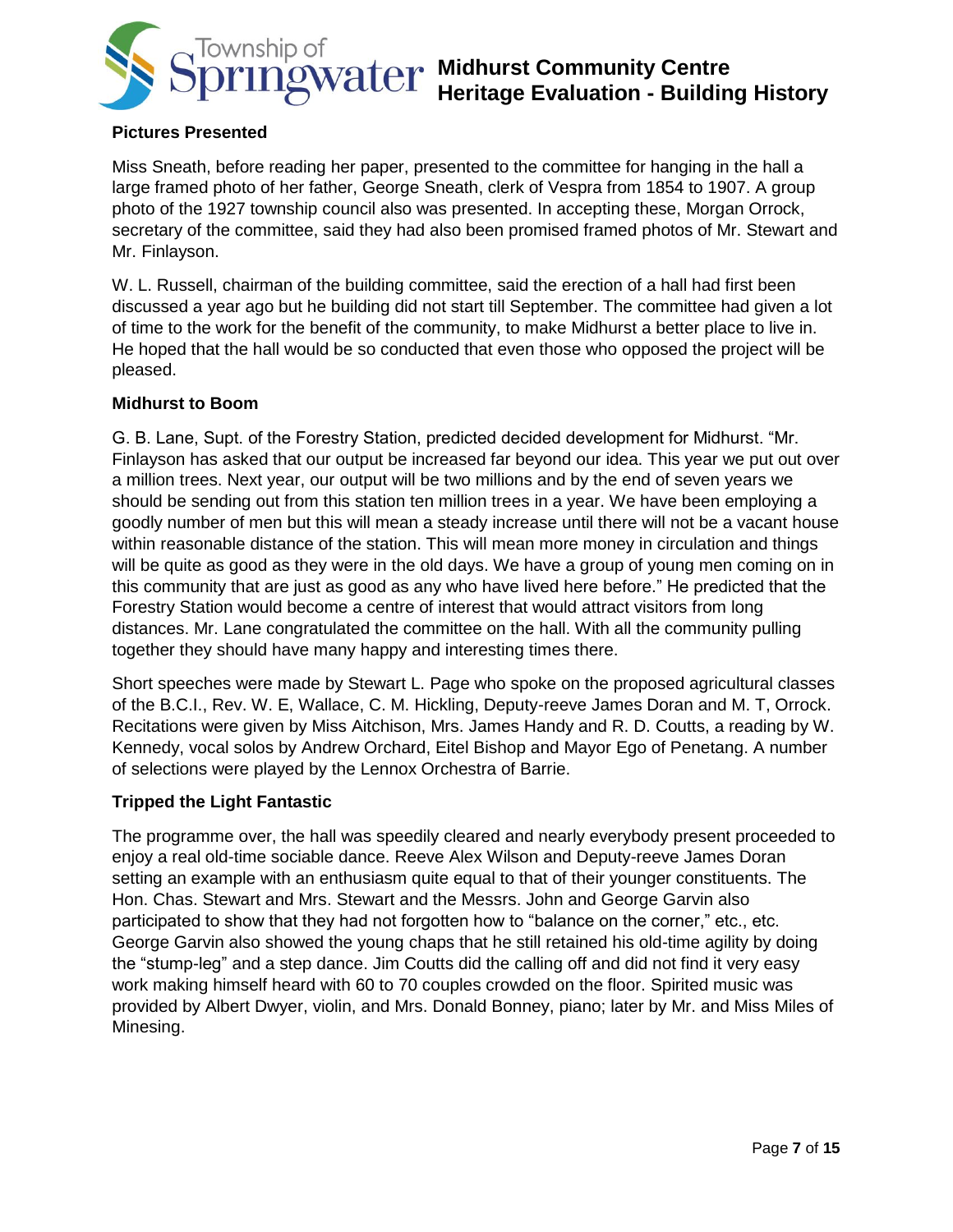

#### **The New Hall**

The new hall is built west of Smith's store on a lot donated by Mrs. Thomas Spence. It is of solid concrete block with cottage roof. The size is 30 by 60 with ample stage and a 9-foot basement which contains a kitchen and a vault for township records, etc. The auditorium is sheeted in paneled Gyproc with ceiling of B.C. fir. Reg Lytton had the contract for concrete and the Barrie Planing Mill for carpentering. Much labor was contributed. Little more than two months was occupied in construction.

This hall is valued at in the neighbourhood of \$4000 and is financed by private subscriptions except for \$1000 from the township council. It is to be turned over to the council as it is to serve both as a township hall and a community centre. Among recent subscriptions were sums from George Garvin, Jos. L. Garvin, Chas. Wattie and C. M. Hickling. Friday night's affair yielded \$270. With the exception of a few hundred dollars, the cost of the hall is all provided for.

Those on the building committee are W. L Russell (chairman), A. A. Garvin (treasurer), Albert Dwyer and Robt. Wattie.

19271215 Big expansion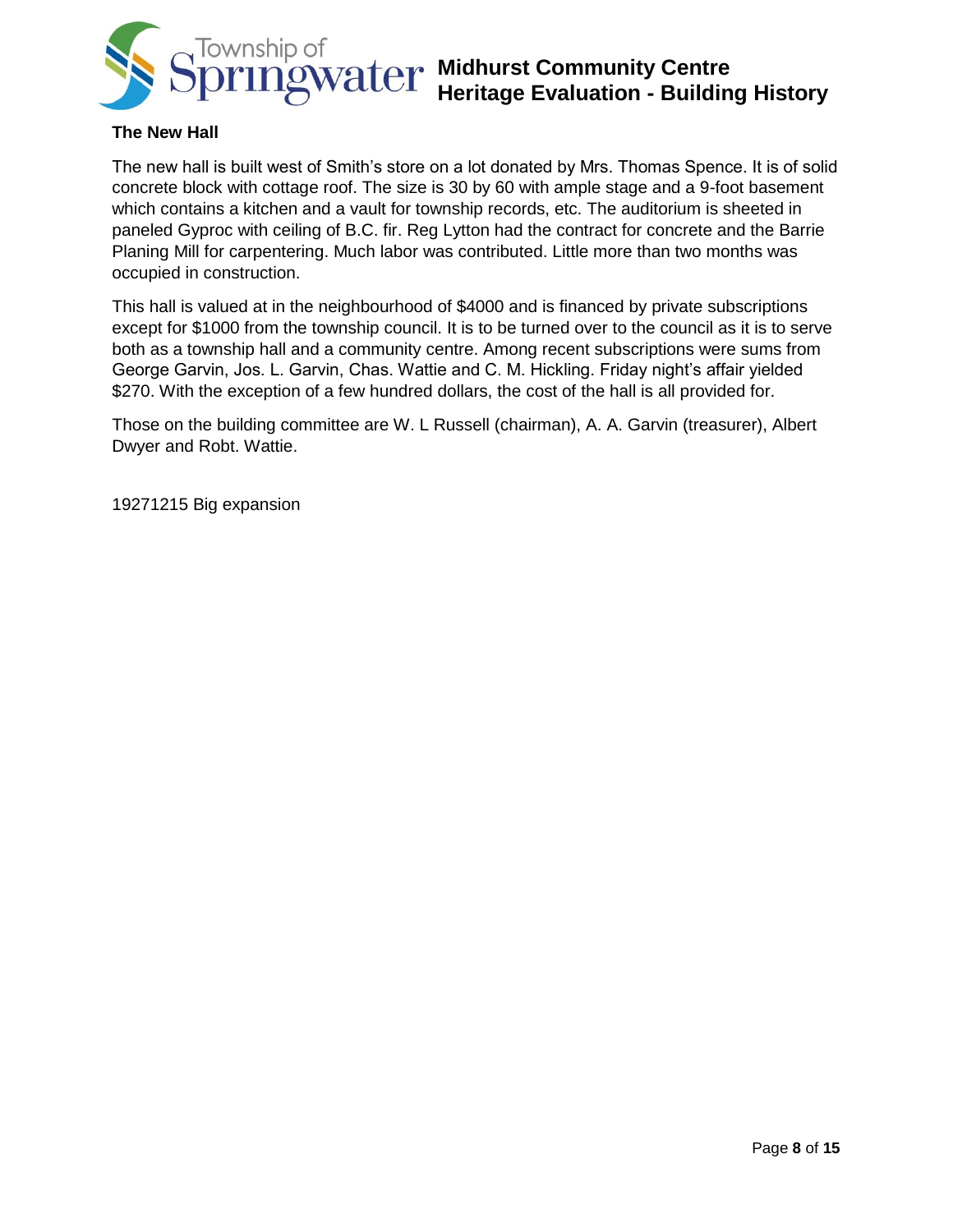



### **The Barrie Examiner**

December 8, 1927

### **Speaks Here on Friday**



THE HON. CHARLES STEWART

Who addresses Kiwanis Club and Women's Canadian Club to-morrow and speaks at the opening of the new hall, Midhurst, at night.

Source: http://news.ourontario.ca/Barrie/2755271/page/1

19271208 Speaks here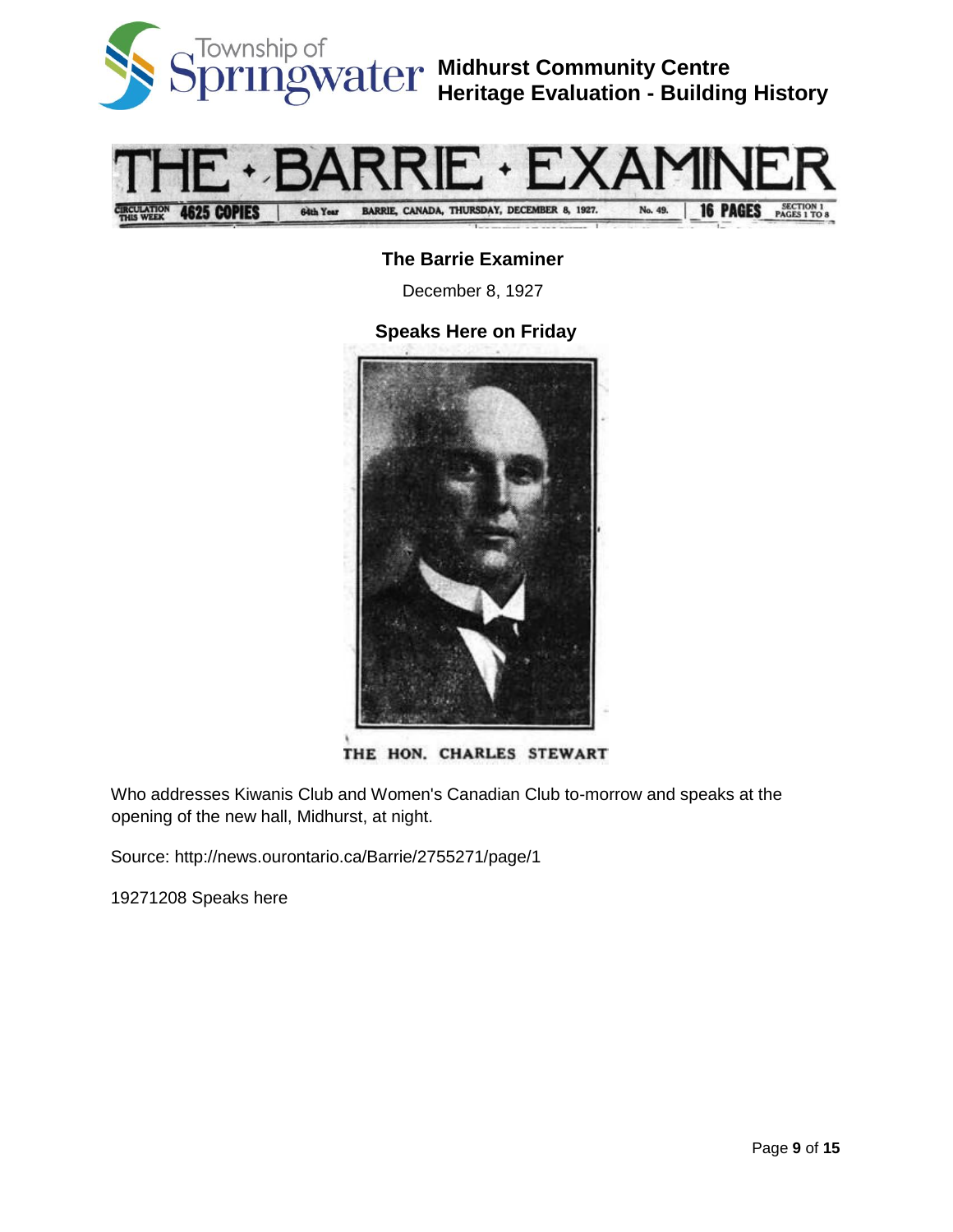

## **The Barrie Examiner**

Thursday, August 11, 1932

### **Vespra War Memorial Unveiled at Midhurst at 5th Legion Reunion**

Ceremony Performed by Maj.-Gen. Cartwright of Toronto

LEGION FIELD DAY

Programme Carried Out Under Auspices of Vespra Post



In the presence of representative of the Canadian Legion from various parts of the county and of many citizens of the township, a war memorial for Vespra's sons who gave their lives in the Great War was unveiled at Springwater Park, Midhurst, on Monday afternoon, August 8. It had been expected that Gen. D. C. Draper of Toronto would do the unveiling, but he was unable to attend and Maj.-Gen. Geo. S. Cartwright, P.B., C.M.G., Toronto, came in his stead. The ceremony was one of the features of the annual re-union of the Simcoe County War Veterans, sponsored this year by the Vespra Post of the Canadian Legion.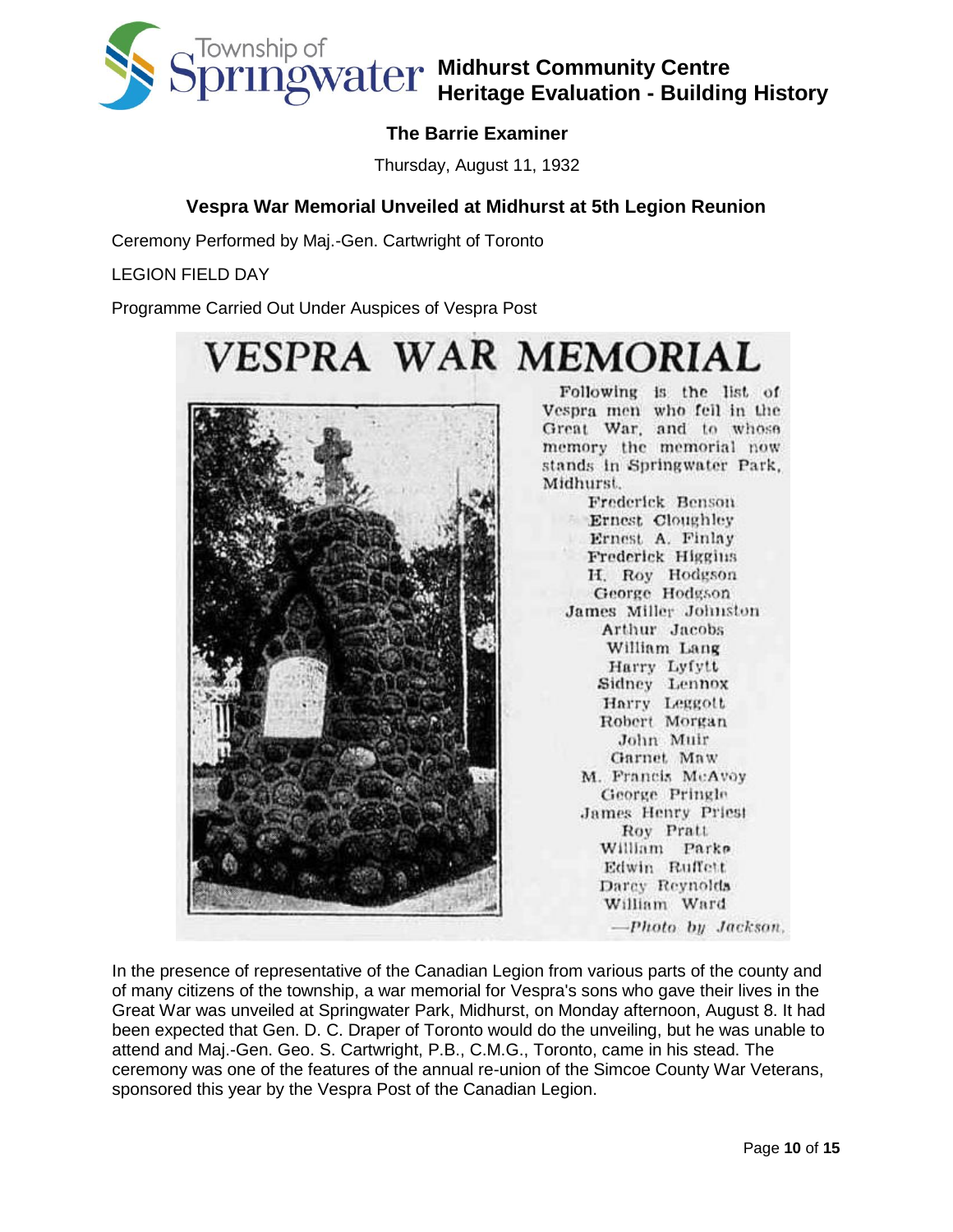

#### **The Memorial**

The memorial cairn, which was erected on the suggestion of the Vespra Post, is composed of field stone gathered from the neighborhood. Douglas Ronald of Minesing designed it and the construction was done by Harvey Spence and Robert Mills, Midhurst. On the north face is a tablet, surmounted by crossed rifles, with the following inscription:

> Lest We Forget 1914-1918 In Memory of the Vespra Boys who died in the Great War Dulce et decorum est pro patria mori

In the south side a drinking fountain has been placed and above it are the very fitting words: "Through sacrifice we drink of life."

The Latin inscription on the memorial, translated, is: "It is sweet and becoming to die for one's country."

The memorial has a charming location. It faces a pretty lily pool; on either side are beautiful white birches, while behind are glimpses of the springwater and the rock garden, with evergreens in the background. Money for the monument was raised by private subscription, supplemented by a small grant from Vespra township council.

#### **The Unveiling**

A sharp shower sent the people scurrying to cover about the time set for the ceremony but a few minutes later, the sun shone brightly when the veterans, led by Collingwood Kiltie Band, marched down the road and took their places on either side of the monument.

The brief dedicatory services were conducted by Rev. George Pogson of Minesing, chaplain of Vespra Post, and were followed with reverential attention by the large gathering present. "O Canada" by the band and the hymn, "O God, Our Help in Ages Past." Rev. F. G. Stotesbury of Minesing read the Scripture lesson and Rev. Wm. Newman of Craighurst led in prayer.

Mr. Pogson in a short address, said that it was impossible to help those who had fallen in the war. They had sacrificed all that was dear to them but they asked nothing except that their memory might be respected. "This little memorial," he said, "is the least we can do to show our appreciation for what they did for us and it will be little indeed if we do not strive so to live that their dreams for the land they loved so well may be realized."

Maj.-Gen. Cartwright, after drawing the Union Jack which veiled the memorial, said "We unveil this monument to show honor and respect for those from Vespra who fell in the Great War. A cairn built of stone from nearby fields and constructed by local men seems especially suitable. Those who served in the war need no monuments to preserve its history and lessons, but it is very necessary to have monuments to remind the younger generation of what has happened."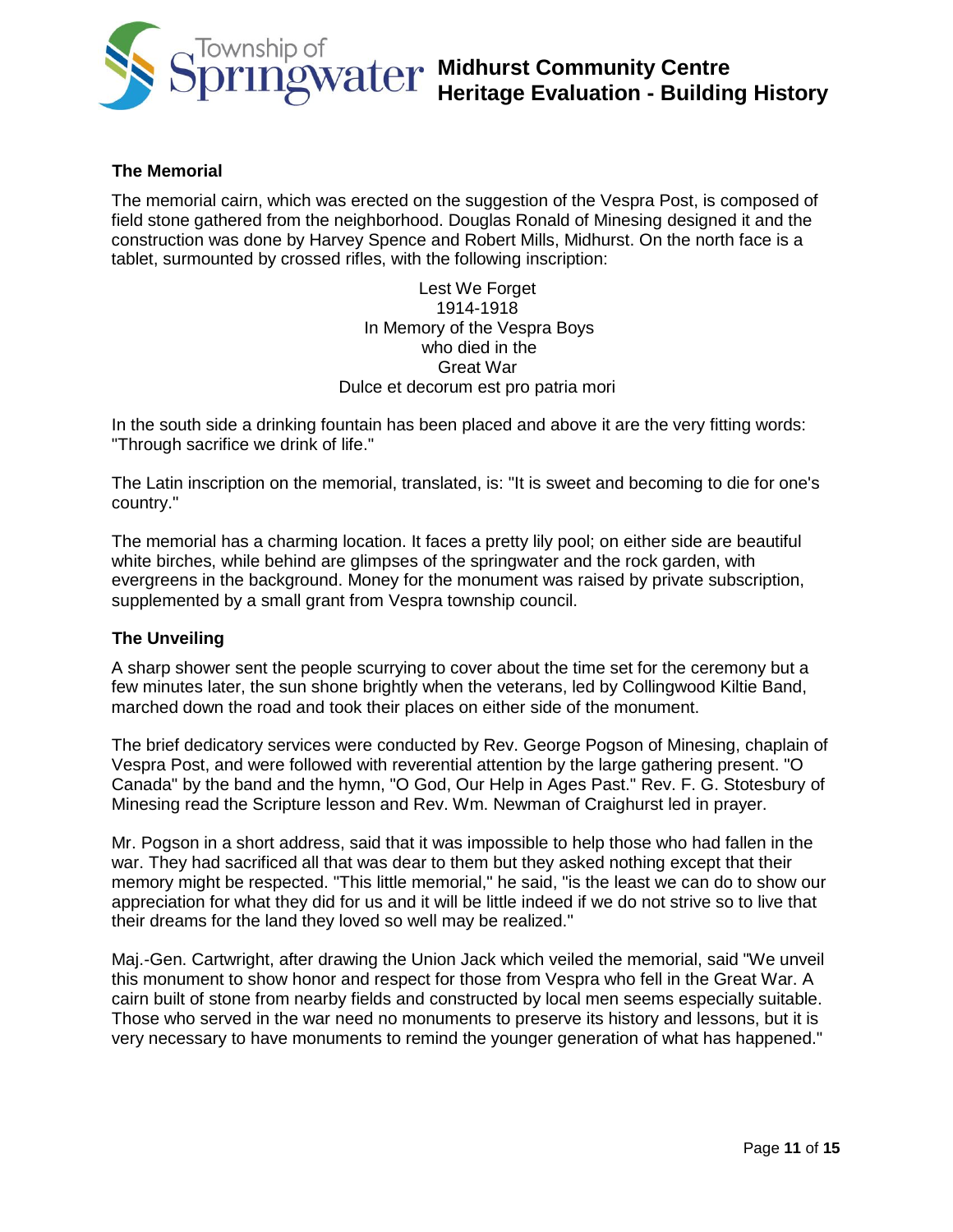

#### **Favors Military Training**

The speaker said he was proud of being a Canadian and a Britisher and had served 35 years in the British Army. He did not agree with those who said military training should be abolished. "Disarmament will come eventually but until all nations disarm equally and until the present disturbed atmosphere passes," he declared, "no nation can afford to go unprepared, even though we all hope there will be no more war."

He said that one of the main objects of military training was to produce good citizens and there was no better citizen than the British soldier. Military training teaches young men to be smart, punctual and respectful to others.

In conclusion, he said, "While we remember the past, we must do all we can to help those not in the best of luck and give a helping hand. Let us remember the living while we respect the dead."

After wreaths had been laid on the memorial by representatives of Penetang, Midland, Collingwood, Orillia and Vespra branches. Bugler Bob Peacock of Midhurst sounded The Last Post, and the service concluded with the National Anthem.

#### **Veterans of 1885**

Two veterans of the North West Rebellion were present in the persons of George H. Munro of Thornton and James Caston of Craighurst. The former belonged to No. 3 Co. of the Simcoe Foresters and the latter to No. 1 Co. They left Barrie on April 2, 1885, under Col. W. E. O'Brien and prior to Monday had met only once since 1885. On their trip west they went on the C.P.R. but had to march the incomplete gaps on this road, running from 20 to 40 miles. They recalled that they were nearly frozen on one of these marches, when the mercury dropped to 40 below zero. Mr. Caston says there is only one other member of his company living, Sergt. John McMullen of Midland. Mr. Munro could think of only three of his company now living, Joe Lang, Frank Perkins and Peter Curtiss, all of Barrie.

Among the visitors was Maurice Child of New York City, Past President of the British War Veterans of the U.S.A., and editor of their official paper. He was a member of the Royal Canadian Black Watch and on the last visit of the Prince of Wales to the U.S.A. was detailed as his personal escort. He and Mrs. Child motored over to Canada to visit Rev. Wm. and Mrs. Newman, Craighurst. Another guest at the Craighurst rectory, present on Monday, was Rev. J. O. Ralston of Winnipeg, former chaplain of the Royal Canadian Dragoons. These visitors spoke very highly of the appropriateness of the memorial and the beauty of its setting.

http://news.ourontario.ca/Barrie/2756722/page/1

For a Springwater Township park and growth issues archive see: http://springwaterparkcitizenscoalition.wordpress.com/media-stories/

Brought to you by the Springwater Park Citizens' Coalition: http://SpringwaterParkcc.org

19320811 Vespra war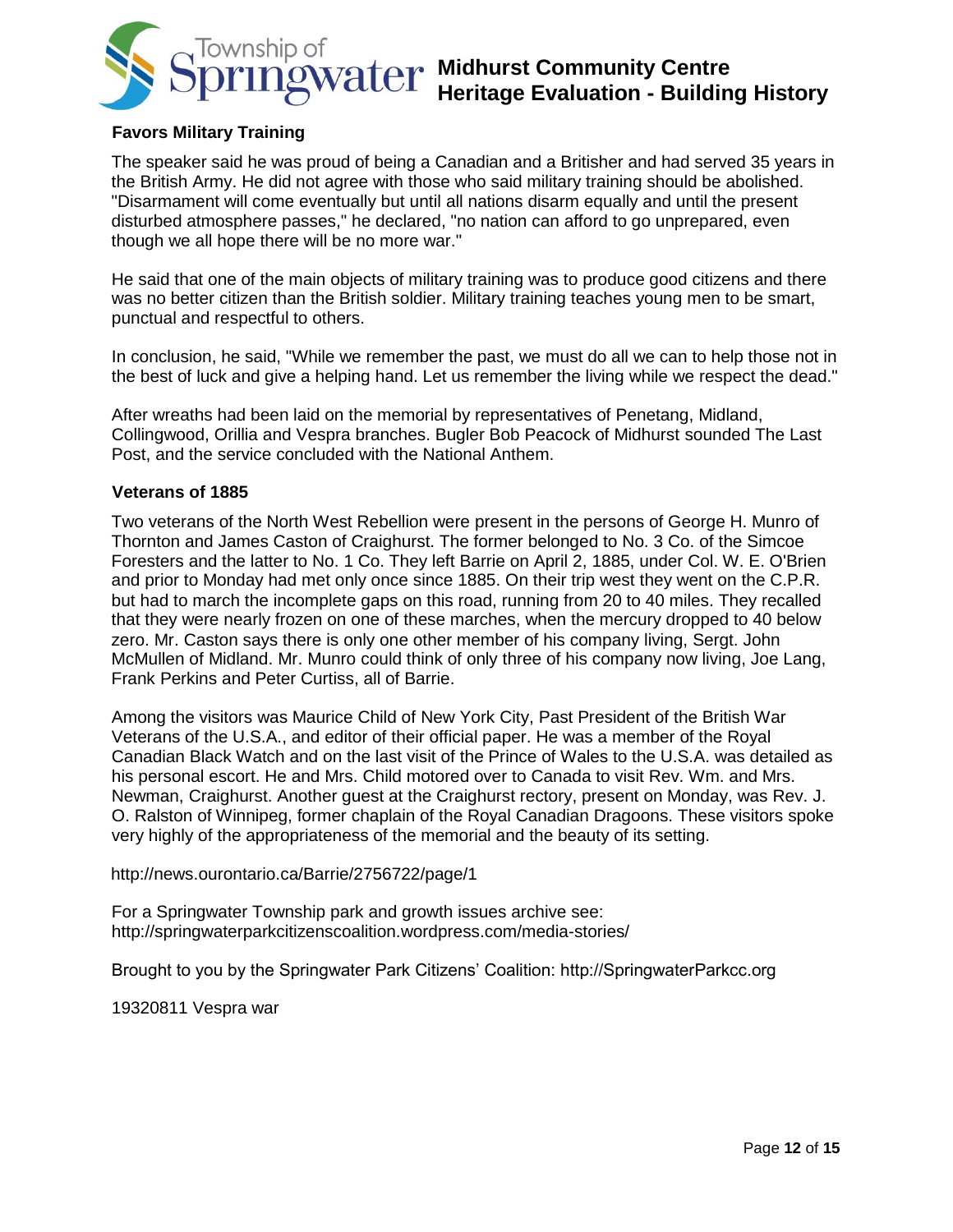

### **The Barrie Examiner**

December 18, 1927

### **When Midhurst Had Distillery And, Later, 5 Mills Operating**

Thriving Lumbering Centre; Called "Oliver's Mills" in Early Days

MILLS BURNED IN 1887

Pioneer History Given By Miss Sneath at Opening of New Hall



half a century.

At the opening of the new township and community hall at Midhurst, last Friday night, Miss Isabel Sneath, whose father was township clerk when the old hall was erected, gave the following interesting sketch on the Midhurst of early days.

The old Vespra town hall was erected in the year 1855. Prior to 1854 the townships of Vespra, Flos and Sunnidale were united as one municipality. Barrie being part of Vespra. In that year Barrie was incorporated as a town and Flos became a separate municipality. It was at that time my father was appointed clerk of the united townships of Vespra and Sunnidale. These two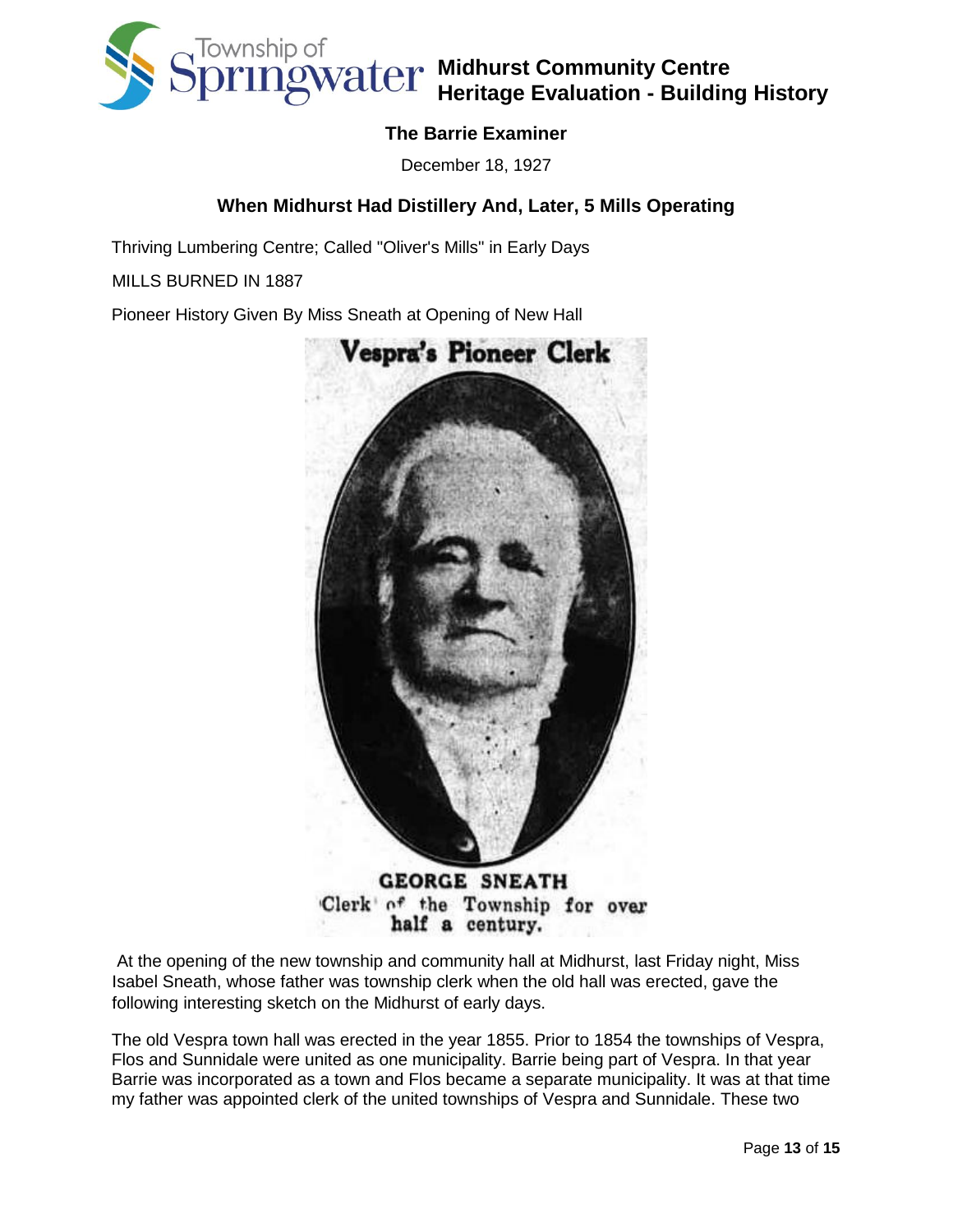

townships were separated the following year and the council of Vespra built a hall at what was then known as Oliver's Mills to be used for municipal purposes. As there were then practically no settlers west of the 7th concession except a few on the Sunnidale road at what was known as the "Upper Settlement," now Grenfel, the eastern part of the township, therefore, bore the greater part of the expense of the building. Lumber in those days was not very valuable and would cost a trifle compared with its present value. The materials for the building were no doubt hauled mostly by oxen, as I find in some notes of my father's that in 1843 there was only one horse owned in Vespra west of the Penetang Road settlements. Ten years may have altered conditions considerably, but one may conclude that horses were at least not very plentiful. When the hall was built it consisted of only one large room, the two small rooms being added in 1874. At that time No. 4 company of the 35th Regiment had its headquarters at Midhurst, with Alexander Russell as Captain and the back room of the hall was fitted up for storing the rifles and other equipment belonging to it. Later when James Ward became Captain the stores were moved to Barrie.

One cannot write any history of the hall without giving some history of the immediate neighborhood. About the years 1830, one George Oliver got a grant of the water power and two hundred acres of land on condition that he should build and operate a grist and flour mill thereon. This he did and also built and operated a distillery where whiskey was sold at twentyfive cents a gallon. The distillery was abandoned in 1851. It stood very close to where the county road crosses the stream.

Among the first settlers of the neighborhood was Robert McGowan. So far as I can find out, the only one of that date, 10830, whose descendants are still to be found here. From 1841 to 1852 Henry Boys owned the mills. They were operated later by Leadlay and Ray Thomas Robinson and again by Robert Leadlay. The mills were burned down in 1887.

Let us try to picture the Midhurst of 10854, though until ten years later when the post office was opened it was known as Oliver's Mills. The whole country was covered with a dense pine forest with only here and there a small clearing where the early pioneer had cleared a few acres for crops which were garnered with the sickle and the scythe, and had erected a small log house to shelter his family. The nightly howling of the wolves was one of the commonplaces of life. The pines, far from being thought valuable, were considered cumberers of the ground, and were cut down and burned in huge log piles. For many years progress was slow, money was scarce, the small clearings produced little more than sufficed for the actual needs of the settlers. Roads were scarcely passable except in winter. Gradually these conditions changed and when improvement began its progress was rapid. With larger clearings and fields freed from stumps the aid of farm machinery became possible. The sickle gave place to the cradle, for the scythe was substituted the mower and the drill for the seed basket. Then came the Northern Railroad and Midhurst became a thriving lumbering village and fortunes were made here. For a number of years there were four saw mills in operation son the stream within a very short distance.

To return to the town hall, Until the Township Agricultural Society was united with the county society, the township fairs were held at the hall and very successful fairs they were, the park being the fair ground. The farmers from the Penetang Road, then famous breeders of thoroughbred cattle and sheep, exhibited their stock here, while field and garden produce from all parts of the township filled the hall. During the '70s and '80s the hall became the centre of the religious and social life of the district. Church of England and Methodist services were held there from early in the seventies. The first Sunday School was, I think, started by Mr. Cook about 1873. Later Charles Anderson, who owned a saw mill about where the C. P. R. crosses the stream, was superintendent of a very successful Sunday School. After Mr. Anderson moved to